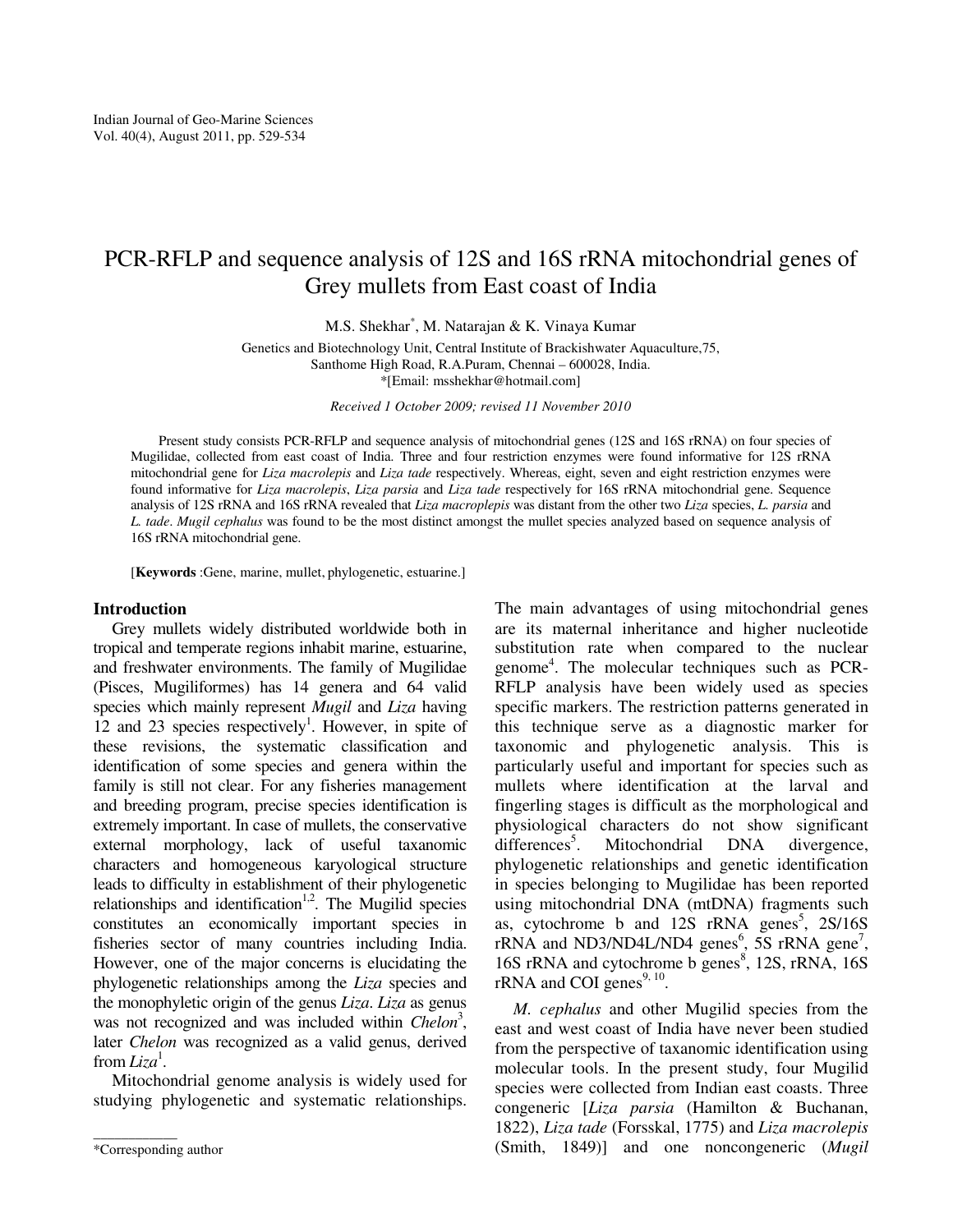*cephalus*) species were analysed, at the molecular level by PCR-RFLP of mitochondrial DNA (mtDNA) in order to characterize them.

# **Material and Methods**

### **Mitochondrial DNA extraction**

Extraction of mitochondrial DNA was carried out in four and three samples of *Liza macrolepis* collected from Puri (Orissa) and Chennai (Tamil Nadu) respectively. Seven samples each of *Liza parsia* and *Liza tade* were collected from Kakdwip (West Bengal). Five samples of *Mugil cephalus* was collected from Chennai (Tamil Nadu). All these sampling sites are located in east coast of India. The white muscle tissue from dorsal musculature were collected and stored in absolute alcohol till processed. Mitochondrial DNA was extracted from 100 mg of muscle tissues from these fishes. The muscle tissues after washing in TE buffer (10 mM Tris-HCl, 1mM EDTA, pH 8.0) were homogenized with 500 µl of ice cold homogenization buffer (30 mM Tris-HCl, 30 mM EDTA, 15mM NaCl, pH 7.8) containing 100 µg/ml proteinase K. Equal volume of freshly prepared solution of 1% SDS and 0.2 N NaOH were added followed by gentle mixing and incubation in ice for 2 min. Equal volume of ice cold potassium acetate (Potassium 3M, acetate 5M) was added and mixed gently . The sample was stored in ice for 5 min. and centrifuged at  $12000 \times g$  for 10 min. The supernatant containing mtDNA was extracted with Tris saturated phenol chloroform isoamyl solution (25:24:1). mtDNA was precipitated by adding 2 volumes of ethanol and storing the sample at -20°C for 2 hours. The pelleted mtDNA obtained by centrifugation at  $12000 \times g$  for 10 min at 4<sup>o</sup>C was washed in 70% ethanol, air dried and resuspended in 50 µl of distilled water.

#### **Amplification of mitochondrial genes**

Polymerase chain reaction (PCR) was carried out using primers for mitochondrial 12S rRNA and 16S rRNA genes as described previously $11$ . The sequence of the primers used were, 12S rRNA I: 5' AAACTAGGATTAGATACCCTATTAT 3' and 12S rRNA II: 5' AAGAGCGACGGGCGATGTGT 3'; 16S rRNA I: 5' CGCCTGTTTAACAAAAACAT 3' and 16S rRNA II: 5' CCGGTCTGAACTCAGATCATGT 3'.

The PCR reaction mixture included all 4 dNTPs (200  $\mu$ M), 30 pmoles of each primer concentration, 1 unit of Taq polymerase,  $1 \times$  polymerase buffer containing 1.5 mM MgCl<sub>2</sub> (Bangalore Genei, India.)

and 50 ng of template DNA. The thermal program was for 93°C for 1 min followed by 30 cycles of 93°C for 30s, 48°C for 30s, 72°C for 30s and 72°C for 10 min as final extension cycle.

#### **Restriction Fragment Length Polymorphism**

PCR-RFLP was carried out on the 12S and 16S rRNA mitochondrial genes of these fishes. Unpurified amplified PCR products of approximately 430 bp and 630 bp size of the 12S and 16S rRNA respectively of mtDNA of fish samples were digested with various restriction enzymes in 20 µl reaction volume following the conditions specified by supplier (New England Biolabs). The restriction enzymes used for RFLP analysis are shown in Tables 1 and 2. Agarose gel analysis was carried out after 4 h of incubation with restriction enzymes at specified temperature.

## **Sequence analysis**

The PCR products obtained for 12S and 16S rRNA were sequenced by Bangalore genei Ltd (India), using both forward and reverse primers of the respective mitochondrial genes. Sequence homology search was carried out using BLAST algorithm (www. ncbi. nlm.nih.gov). Sequence alignment was done using Clustal W program at (http://www.ebi.ac.uk) web site. The sequence was aligned and edited using BioEdit Sequence Alignment Editor. The nucleotide sequences were analyzed for restriction sites by submitting the sequences to NEB cutter V2.0 programme (http://tools.neb.com/NEBcutter2/index. php). The nucleotide frequencies and genetic distance values (Jukes-Cantor) were estimated using Molecular Evolutionary Genetics Analysis (MEGA**)** software version 4.0.

Table 1—Restriction enzyme analysis of mitochondrial 12s rRNA PCR product showing estimated restriction fragment size (bp)

| Restriction<br>Enzymes          | Liza<br>macrolepis | Liza<br>parsia | Liza<br>tade      |
|---------------------------------|--------------------|----------------|-------------------|
| $Fat$ I                         |                    | 430            | 280               |
| $Hind$ III                      | 230<br>200         |                | 150               |
| $Hh$ al                         |                    | 430            | 280               |
| $H$ <i>in</i> $P$ <sup>11</sup> |                    | 430            | 150<br>280        |
| $Nla$ III                       |                    | 430            | 150<br>280<br>150 |
| SspI                            | 350                |                |                   |
| FauI                            | 230                |                |                   |
|                                 | 200                |                |                   |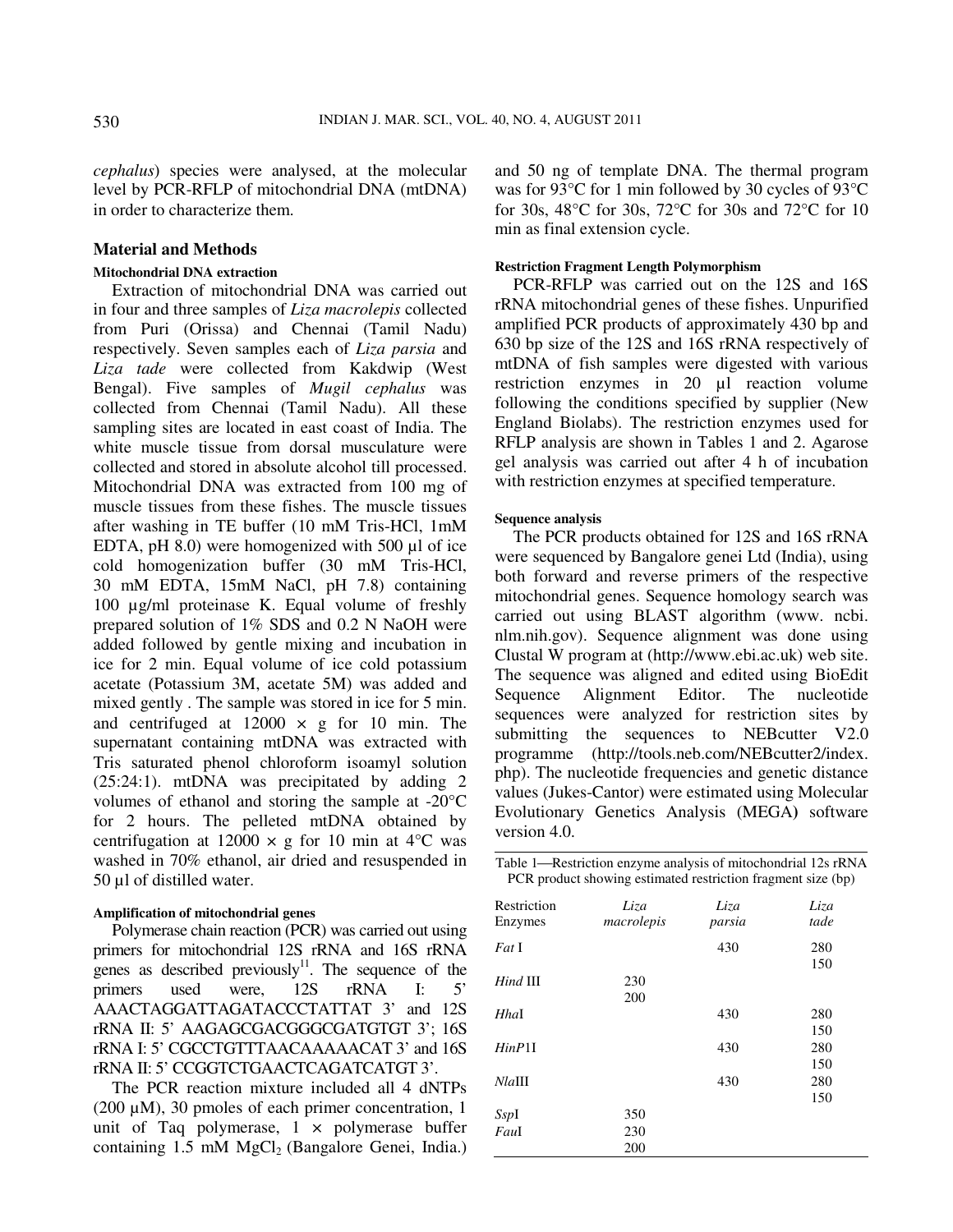#### **Results and Discussion**

PCR product of approximately 430 bp amplification was observed using 12S rRNA primers in fish species *Liza macrolepis*, *Liza parsia* and *liza tade* as shown in Figure 1. Whereas, PCR amplification of approximately 630 bp size was observed using the primers for 16S rRNA mitochondrial gene in all the four species, *Liza macrolepis*, *Liza parsia* and *Liza tade* and *Mugil cephalus* as shown in Figure 2. The amplification achieved for these two mitochondrial genes in mullets were in the same size range as reported earlier in our previous studies on other brackishwater finfishes<sup>12</sup>. Similar size range of amplified PCR products for 12S and 16S rRNA mitochondrial genes using the universal primers $^{13}$  have been reported by other workers. For example, the sizes of PCR-amplified mtDNA segments for the five mugilid species (*L. saliens*, *L. aurata*, *L. ramada*, *M. cephalus* and



Figure 1—Amplified PCR product of 12S rRNA mitochondrial genes. Lane 1. 100 bp marker. Lane 2. *Liza macrolepis* Lane 3. *Liza parsia* Lane 4. *Liza tade* 

*C. labrosus*) were found to be about 450 bp for 12s rRNA mitochondrial gene. In case of 16s rRNA the amplified product size was found to differ among the five species, with *M. cephalus* having a segment of about 630 bp and the other species exhibiting a segment of about  $600 \text{ bp}^9$ . However, in the present study we observed similar size range of about 630 bp of amplified product for 16S rRNA mitochondrial genes in all the four mullet species analyzed.

Amplified DNA segments of 12S rRNA and 16S rRNA mitochondrial genes of these species were digested with at least 7 and 14 restriction enzymes respectively to check for the presence of restriction sites. Fragment patterns produced by each restriction enzyme for the two mtDNA segments are presented in Tables 1 and 2. *Liza macrolepis* and *Liza tade* revealed recognition sites for three and four restriction enzymes for 12S rRNA mitochondrial gene (Table 1). Whereas, restriction enzyme analysis of mitochondrial 16s rRNA PCR product showed recognition sites for four, seven, six and five restriction enzymes for *Liza macrolepis*, *Liza parsia, Liza tade* and *Mugil cephalus* respectively (Table 2).

Table 2—Restriction enzyme analysis of mitochondrial 16s rRNA PCR product showing estimated restriction fragment size (bp)

| Restriction | Mugil<br>cephalus | Liza<br>macrolepis | Liza parsia | Liza tade |
|-------------|-------------------|--------------------|-------------|-----------|
| Enzymes     |                   |                    |             |           |
| AluI        | 250               | 250                |             |           |
|             | 180               | 220                |             |           |
|             |                   | 130                |             |           |
| Hhal        | 400               | 400                |             |           |
|             | 160               | 150                |             |           |
| MboI        | 200               | 250                |             |           |
|             | 150               | 210                |             |           |
| MboII       | 400               | 300                |             |           |
|             | 200               | 200                |             |           |
| Ddel        | 320               |                    |             |           |
|             | 280               |                    |             |           |
| ApoI        |                   |                    | 300         | 300       |
| EcoRI       |                   |                    | 300         | 300       |
| NcoI        |                   |                    | 280         | 330       |
|             |                   |                    | 240         | 280       |
| PhoI        |                   |                    | 550         | 520       |
| NspI        |                   |                    | 380         | 630       |
|             |                   |                    | 250         |           |
| FauI        |                   | 400                |             |           |
|             |                   | 200                |             |           |
| Tsp509I     |                   | 400                |             |           |
|             |                   | 200                |             |           |
| BtgI        |                   | 550                | 270         | 550       |
|             |                   |                    | 260         |           |
| StyI        |                   | 450                | 450         | 350       |
|             |                   | 150                | 150         | 150       |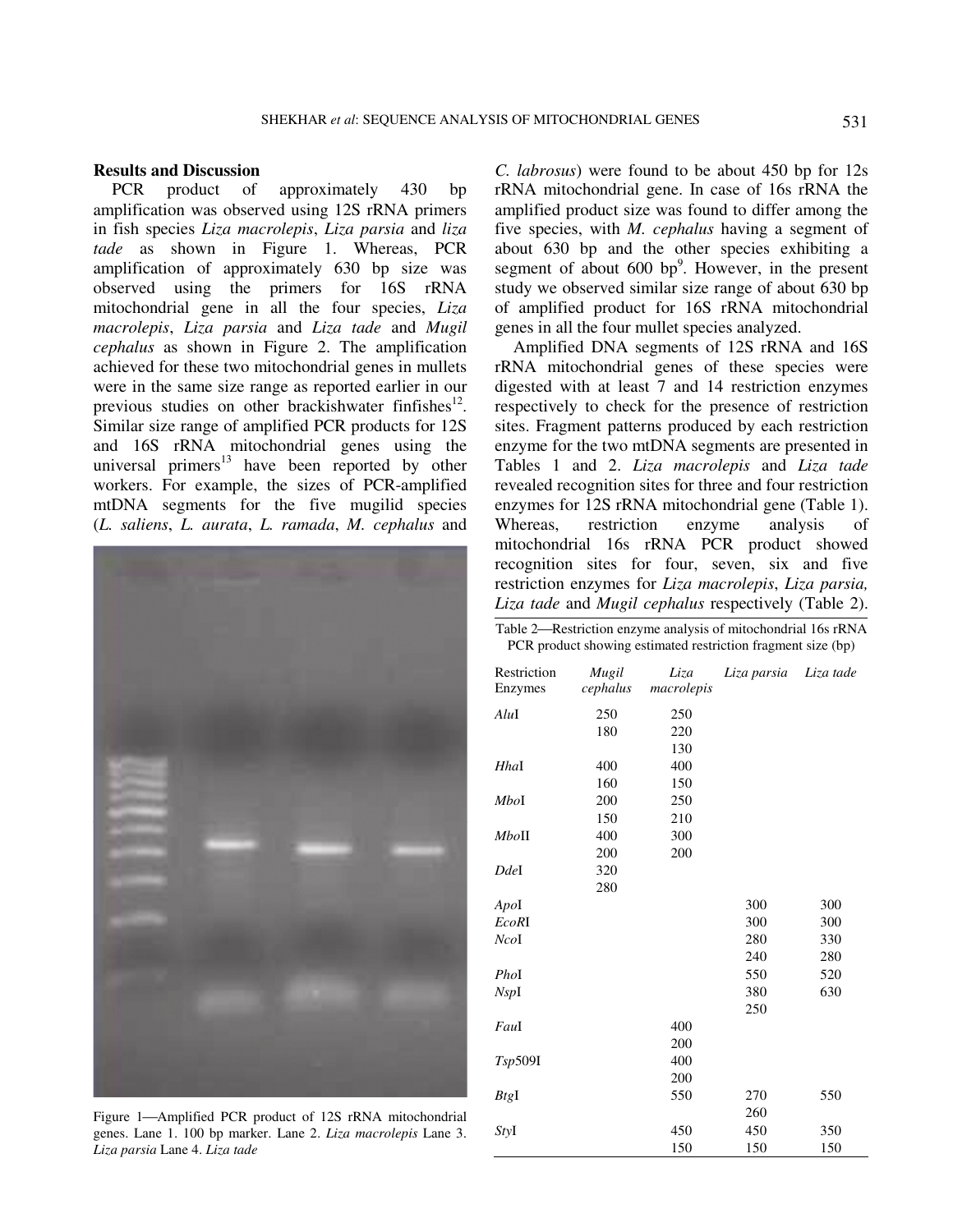

Figure 2-Amplified PCR product of 16S rRNA mitochondrial genes. Lane 1. 100 bp marker. Lane 2. *Liza macrolepis* Lane 3. *Liza parsia* Lane 4. *Liza tade* Lane 5. *Mugil cephalus* 

Similar observation of ten and eight restriction enzymes having at least one recognition site at 12s rRNA and 16s rRNA mitochondrial genes, respectively has been reported<sup>9</sup>. Several restriction enzymes produced distinct restriction patterns. For example, after digestion of the 12s rRNA gene segment with *Fat*I, *Liza parsia* showed no restriction site whereas, *Liza tade* showed restriction pattern generating two restriction bands of 280 bp and 150 bp size. These species-specific patterns can be taken into consideration either individually or in various combinations, to distinguish the four mullet species under study.

Sequences of 12S and 16S rRNA mitochondrial genes were submitted to GenBank (www.ncbi.nlm.nih.gov). The accession numbers for 12S rRNA mitochondrial genes are GQ168551, GQ168553 and GQ168555 for *Liza parsia*, *Liza macrolepis* and *Liza tade* respectively. The accession numbers for 16S rRNA mitochondrial genes are GQ168552, GQ168554, GQ168556 and DQ185446 for *Liza parsia*, *Liza macrolepis, Liza tade* and *Mugil cephalus* respectively.

Sequence analysis by alignment of 12S rRNA gene sequence of three *Liza* species produced a consensus

sequence length of 275 base pairs. Of 275 sites, 263 were monomorphic and 12 were polymorphic (all were singleton variable sites). At all except one singleton variable sites, *Liza macroplepis* was found differing from *Liza parsia* and *Liza tade*. The analysis revealed nucleotide frequencies as  $A = 29.5\%$ ,  $T =$ 21.7%,  $G = 21.8\%$  and  $C = 270\%$ . On an average, there were 267 identical, 6 transitional and 2 transversional pairs of nucleotides. The 'R' value (transition/transversion ratio) of 3 indicated that the transitions were more frequent than transversions (the value of R should be 0.5 when there is no bias towards either transitional or transversional substitution). The transition/transversion rate ratios were estimated by maximum composite likelihood method as  $k_1 = 62.086$  (purines) and  $k_2 = 7.457$ (pyrimidines). The average genetic distance among three species was estimated as 0.03. Pair-wise distances (Jukes - Cantor) between species showed that *Liza macroplepis* was distant from the other two species, *Liza parsia* (0.041) and *Liza tade* (0.045). The average number of nucleotide differences per site between two sequences was estimated as 0.029.

Sequence alignment of 16S rRNA mitochondrial gene of three *Liza* species produced a consensus sequence length of 550 base pairs. Of 550 sites, 531 were monomorphic and 17 sites were polymorphic (singleton variable sites). Two of the sites were polymorphic as alignment gaps. The analysis revealed nucleotide frequencies as  $A = 28.4\%$ ,  $T = 23.6\%$ ,  $G = 22.5\%$  and  $C = 25.5\%$ . On an average, there were 537 identical, 10 transitional and 1 transversional pairs of nucleotides. The transitions were more frequent than transversions as indicated by R value (7.5). The transition/transversion rate ratios are estimated by maximum composite likelihood method as  $k_1 = 1.393$  (purines) and  $k_2 = 61.953$  (pyrimidines). The average genetic distance among three species was estimated as 0.021. Jukes - Cantor distances between species showed that *Liza macroplepis* was distant from the other two species, *Liza parsia* (0.03) and *Liza tade* (0.028). The distance between *Liza parsia* and *Liza tade* was estimated as 0.005. The average number of nucleotide differences per site between two sequences was estimated as 0.02.

The proportion of conserved sites observed among the three *Liza* species DNA segments in this study was 95.6% for 12S rRNA and 96.5% for 16S rRNA. The high sequence homology results are in close agreement to the observations of 84.6% for 12s rRNA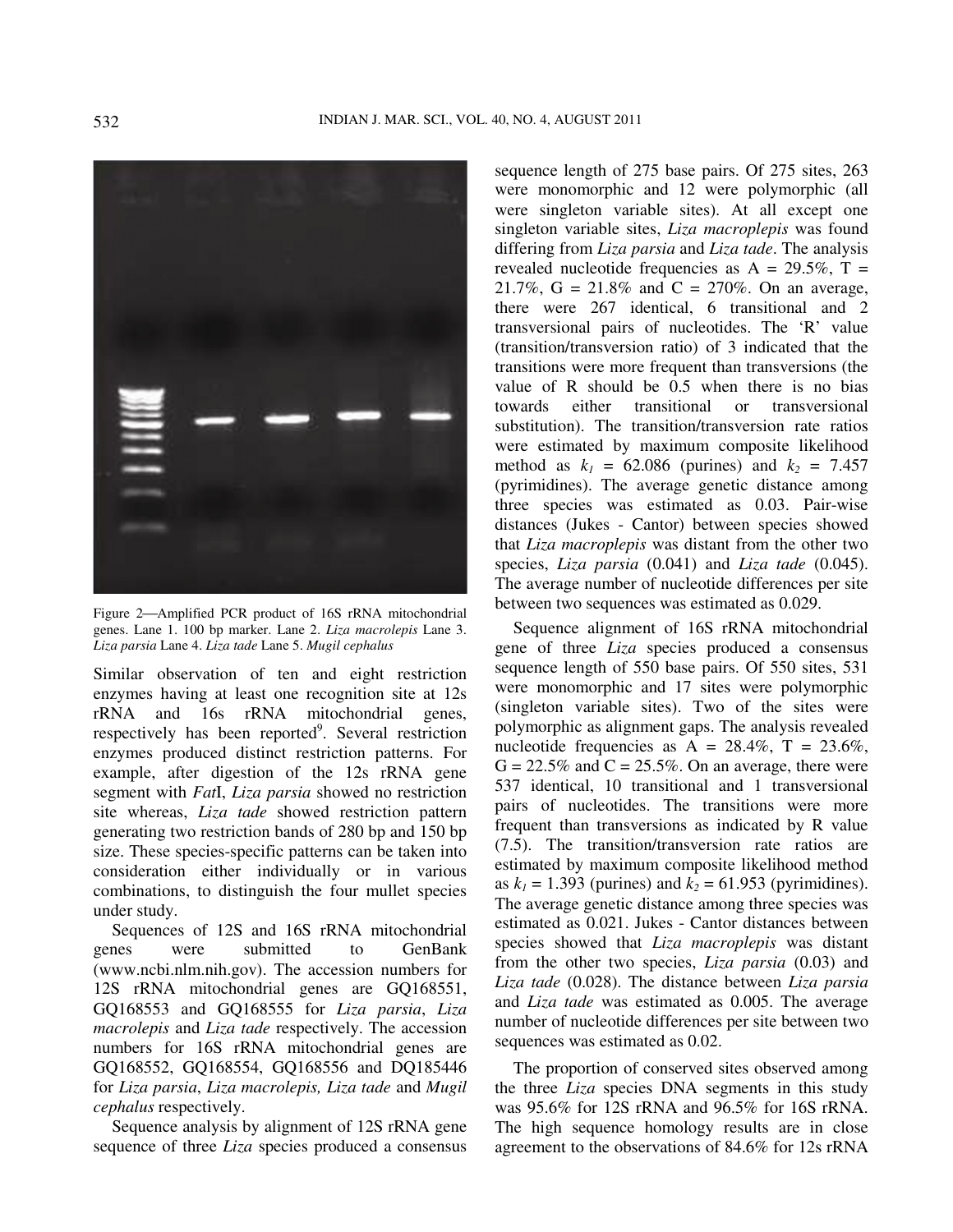

Figure 3—Dendrogram analysis of muglids.  $lp = Liza \text{ } parasia$ ; lm = *Liza macrolepis*; lt = *Liza tade* and mc = *Mugil cephalus*.

and 86.5% for 16s rRNA in among five species of the Mugilidae family<sup>10</sup>. In our earlier study, we have observed similar highly conserved nature of 16S  $rRNA$  mitochondrial gene in penaeid shrimps<sup>14</sup>. This may be attributed to the slower evolutionary rate of 12S and 16S rRNA genes as compared to other mitochondrial genes such as  $CO I^{10}$ .

Alignment of 16S rRNA sequences of *Liza* species with that of *Mugil cephalus* showed consensus sequence of 575 base pairs with 25 gaps at nucleotide positions 238, 337-356 and 408-411. Both *Liza parsia* and *Liza tade* had 20 base pair (at positions 337-356) insertion/deletion whereas, *Liza macroplepis* had 19 base pair insertion/deletion (at positions 338-356). However, the 4 base pair insertion/deletion were present in all the three *Liza* species. The 20 base pair insertion/deletion indicates usefulness of this region in designing molecular markers to distinguish *Mugil cephalus* from *Liza* species analyzed in this study. Three methods of phylogenetic tree construction (Neighbor-Joining, Maximum parsimony and UPGMA) placed *Mugil cephalus* in a separate branch from three *Liza* species. The distance between *Mugil cephalus* and *Liza parsia, Liza macroplepis* and *Liza tade* was estimated as 0.129, 0.127 and 0.127 respectively. The phylogenetic trees produced in our study Figure 3 are in general agreement with those presented by other workers who have reported *Mugil cephalus* as a distant species. For example, the phylogenetic trees analysis by UPGMA and Neighbor-Joining methods, revealed *Mugil cephalus*  to be the most genetically distinct species, while the other species are clustered in two separate groups, one comprising *L. aurata* and *L. ramada*, the other comprising *C. labrosus* and *L. saliens*<sup>5,9</sup>. Using different mitochondrial genes (12S, 16S, rRNA, COI, cytochrome b and ND3/ND4L/ND4 genes), similar type of studies, have also indicated *Mugil cephalus* as the most genetically distinct species. The level of divergence observed between *Mugil cephalus* and *Liza aurata* has been reported to be in the range of

22%<sup>6</sup>, 14.2%<sup>9</sup> and 17.2%<sup>5</sup> nucleotide substitutions. The phylogenetic analysis based on the 16S rRNA and cytochrome b mitochondrial genes suggest that *Mugil liza* and *Mugil platanus* should be treated as a single species or possibly populations of *Mugil*  cephalus<sup>8</sup>. Mugil cephalus as the most distinct species among other species of the Mugilidae family, *Chelon labrosus, Liza aurata, Liza ramada,* and *Liza saliens* has also been revealed by sequencing of three mtDNA segments (12S rRNA, 16S rRNA, and CO  $I^{10}$ . Similar observation has been reported showing *Mugil cephalus* as the most divergent species of Mediterranean mugilids based on phylogenetic analysis of the partial 16S rRNA mitochondrial  $\text{gene}^{15}$ .

#### **Conclusion**

The molecular characterization of the grey mullets by sequence analysis of mitochondrial genes (12S and 16S rRNA) revealed that *Liza macroplepis* was distant from the other two species, *Liza parsia* and *Liza tade*. Phylogenetic analysis showed *Liza* species formed a separate cluster and *Mugil cephalus* was found to be the most distinct amongst the mullet species analyzed from east coast of India.

#### **References**

- 1 Thomson J M, The Mugilidae of the World, *Memoir*. *Queensl*. *Mus*, 41(1997) 457–562.
- 2 Stiassny M L J, What Are Grey Mullets?, *Bull. Mar. Sci*, 52 (1993) 197–219.
- 3 Schultz L P, A revision of the genera of mullets, fishes of the family Mugilidae with description of three new genera. *Proc. US. Nat. Mus*, 96 (1946) 377–395.
- 4 Brown W M, George Jr M & Wilson A C, Rapid evolution of animal mitochondrial DNA, *Proc. Natl. Acad. Sci. USA*, 76 (1979) 1967–1971.
- 5 Caldara F, Bargelloni L, Ostellari L, Penzo E, Colombo L & Patarnello T, Molecular phylogeny of grey mullets based on mitochondrial DNA sequence analysis: Evidence of differential rate of evolution at the intrafamily level, *Mol. Phylogenet. Evol*, 6 (1996) 416–424.
- 6 Semina A V, Polyakova N E, Makhotkin M A & Brykov V A, Mitochondrial DNA divergence and phylogenetic relationships in mullets (Pisces: Mugilidae) of the sea of Japan and the sea of Azov revealed by PCR–RFLP-analysis. *Russ*. *J*. *Mar*. *Biol*, 33 (2007) 187–192.
- 7 Imsiridou A, Minos G, Katsares V, Karaiskou N & Tsiora A, Genetic identification and phylogenetic inferences in different Mugilidae species using 5S rDNA markers, *Aquacult*. *Res*, 38 (2007) 1370-1379.
- 8 Fraga E, Schneider H, Nirchio M, Santa-Brigida E, Rodrigues-Filho L F & Sampaio I, Molecular phylogenetic analyses of mullets (Mugilidae, Mugiliformes) based on two mitochondrial genes, *J*. *Appl*. *Ichthyol*, 23 (2007) 598–604.